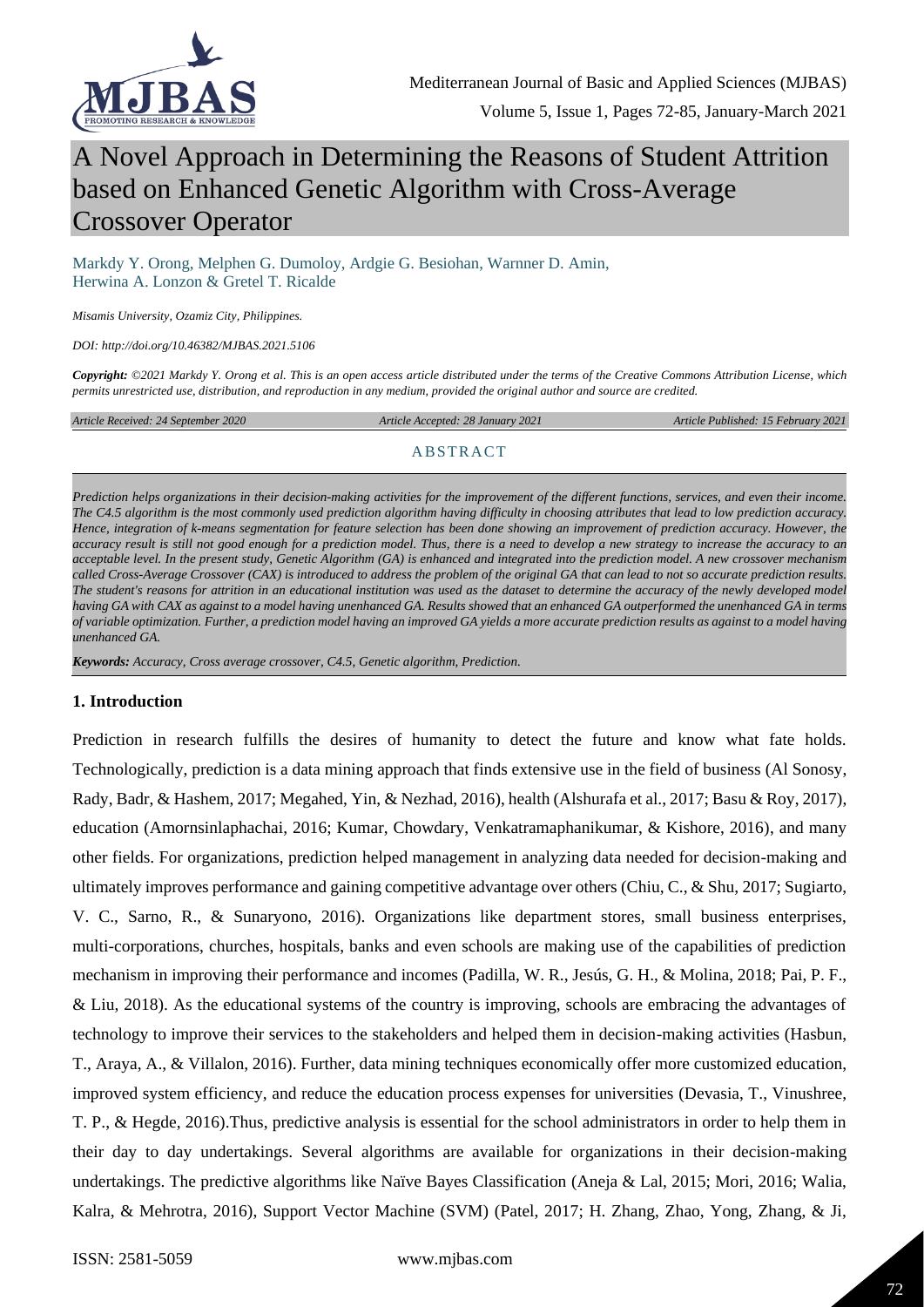

2017), Apriori(Jena & Kamila, 2014), Linear Regression (Rahim, M. S., Chowdhury, A. E., Islam, M. A., & Islam, 2017), Logistic Regression Algorithm (Tostes, Silva, Assuncao, Duarte-Figueiredo, & Loureiro, 2016; Usman & Subject, 2016), Artificial Neural Networks (Jiao, Chen, Tian, Hospital, & Universiy, 2016; Kayri & Gencoglu, 2017), Random Forest (Khongchai & Songmuang, 2017; Mago, Srivastava, D., Lewis, & M, 2016; Xu, Zhang, Zhang, & Wei, 2017), C4.5 for Decision Tress (Bjij, Hdoufane, & Jarid, 2016) and Nearest Neighbors (Al-Shehri et al., 2017) has been used by many organization for data analysis and prediction. Among the algorithms, C4.5 is the most commonly used for prediction. However, difficulty to choose attributes is an identified problem of the algorithm that leads to low prediction accuracy. Hence, Moedjiono, Isak, & Kusdaryono, (2016) integrated k-means to C4.5 resulting to a better accuracy from 69% (without K-means) to 79% (with K-means). However, the accuracy result is still not good enough for a prediction model (Zhang et al., 2017). Thus, there is a need to develop a new strategy to increase the accuracy to an acceptable level.

One best strategy in increasing the accuracy of a prediction model is to integrate feature selection or variable optimization (Chandrasekar, Qian, Shahriar, & Bhattacharya, 2017; Maldonado, Flores, Verbraken, Baesens, & Weber, 2015) since it is evident in the study of Almayan & Al Mayyan, (2016), Chou, Hsieh, & Qiu, (2017) that there is an increase in prediction accuracy having a limited number of features. An effective strategy to optimize the number of variables is through Genetic Algorithm (GA) (Paul et al., 2016; Wu et al., 2017). The algorithm is a search heuristic that generates useful solutions to optimization and search problems (Hossein & Hosseinvand, 2016).Further, it is one of the powerful algorithms based on evolutionary ideas of natural genetics which generate a population of chromosomes as the solution of the problem, and survival of the fitness function of the GA will be the output optimized subset of chromosomes. Moreover, GA has been applied to solve different kinds of difficult optimization problems with the simulation of natural selection and genetic evolution (Zheng, Liu, Liu, & Du, 2009)and is used to optimize parameters to speed up the prediction process (Ding et al., 2014). However, GA suffers coupling problem in the crossover function (Umbarkar & Sheth, 2015)which can lead to not so accurate results. Hence, there is a need to develop new crossover mechanism for the genetic algorithm to be used for variable optimization that could contribute to a promising accuracy of a prediction model since any decision-making undertakings of an organization may be affected with the accuracy issues of prediction models.

#### **2. Literature Review**

#### *Prediction*

Prediction is a mechanism that is used to determine what the future may bring to a particular organization such as in business, health, and education. It is a data mining approach that utilized historical data within an organization that is trained to come up with a prediction model. Further, it is a widely used mechanism that helps organizations in many decision-making activities for the improvement of its processes and even its income (Rahim, M. S., Chowdhury, A. E., Islam, M. A., & Islam, 2017; Siregar, B., Nababan, E. B., Yap, A., & Andayani, 2017). Thus, the prediction has an essential role in improving the performance of the business, quality of health care services and in education. There are several existing prediction algorithms that are widely used by organizations (Dong, Z., Zhao, Y., & Chen, 2018; Somwanshi, H., & Ganjewar, 2018) in helping them with their decision-making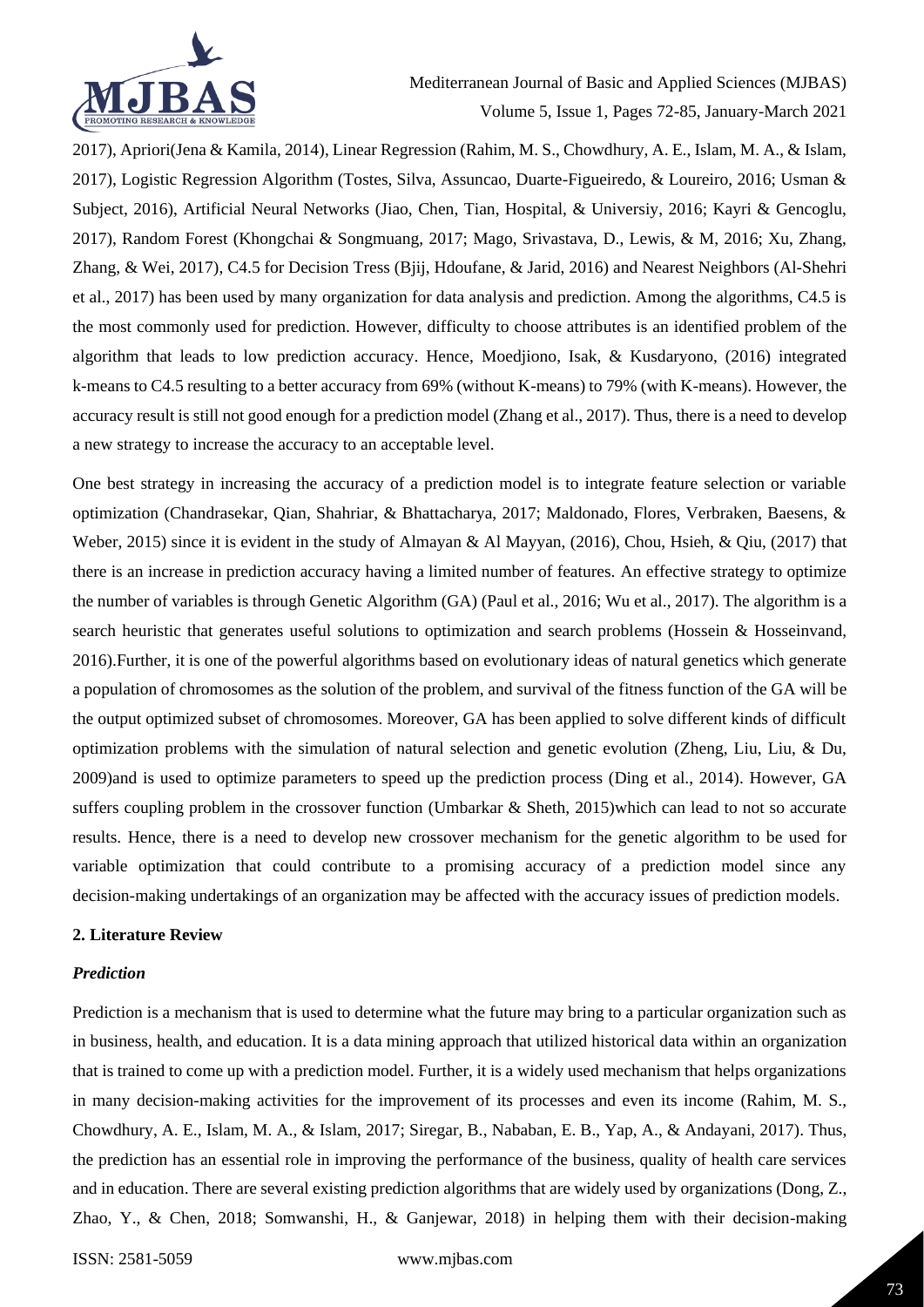

undertakings. On the other hand, there are several studies in the field of information technology that combined different algorithms to come up with a prediction model.

The model of Aye, Balcilar, Gupta, & Majumdar, (2015) used 26 forecasting models to forecast South Africa's aggregate seasonal retail sales. They presented some theoretical as well as practical results out of their study. On the other hand, (Ramos, Santos, & Rebelo, 2015) compared the performance of state space models and ARIMA models for predicting sales by applying both to a case study of women footwear retail sales. Further, (Arunraj & Ahrens, 2015) developed an enhanced seasonal ARIMA model for daily food sales forecasting. They showed that their method provides better prediction and profound insights for the effect of demand influencing factors. Moreover, (Žliobaite, Bakker, & Pechenizkiy, 2012) presented a two-level switch model and studied a case of food wholesaler. This sales prediction approach divides the sales time series into predictable and random, then uses intelligent predictor for predictable and moving average for random.

## *Hybrid Prediction Model*

Prediction becomes more advantageous in some organization. Hence, some authors developed a hybrid prediction model with the aim of improving its performance in terms of its accuracy. The study of (Liao, Chen, Liu, & Chiu, 2016) proposed a concept for predicting churn prediction in virtual worlds. In this work, the authors employed a hybrid classification model based on meta-heuristic and machine learning algorithms. It considers and combines the monetary cost, user behavior and social neighbor features in the determination of customer behavior. Thus the proposed model detects the churn with high accuracy within less prediction time. Though the hybrid model with combined features enhances churn prediction, the multi-objective problem occurs when considering many features. Further, the study of (Dalvi, Khandge, Deomore, Bankar, & Kanade, 2016) proposed to build a model for churn prediction for telecommunication companies using data mining and machine learning techniques namely logistic regression and decision trees. The model showed high accuracy with less time of churn prediction. However, the model is only suitable for a few classes. Recently, the study of (Moedjiono et al., 2016) developed a prediction model that combines k-means segmentation and C4.5 algorithms in predicting customer loyalty. The model showed an increase prediction accuracy of 79.33%. However, the accuracy result can still be improved to a much higher percentage. Moreover, the author suggested to include variable optimization to improve its accuracy level.

#### *Accuracy of Prediction Model*

The study of (Chandrasekar et al., 2017) improves the prediction accuracy of decision tree mining with data preprocessing utilizing the supervised filter discretization. The study showed that there was an increased number of performances of J48 by approximately 2.63% for training dataset and 10.53% for test dataset which proves that the optimal level of discretization improves both the model and construction time and prediction accuracy of the J48 classifier.

The study of (Leijoto et al., 2014) proposed a physical-chemical feature selection methodology calculated utilizing the structures that compose the proteins through a simple genetic algorithm. The results obtained with the proposed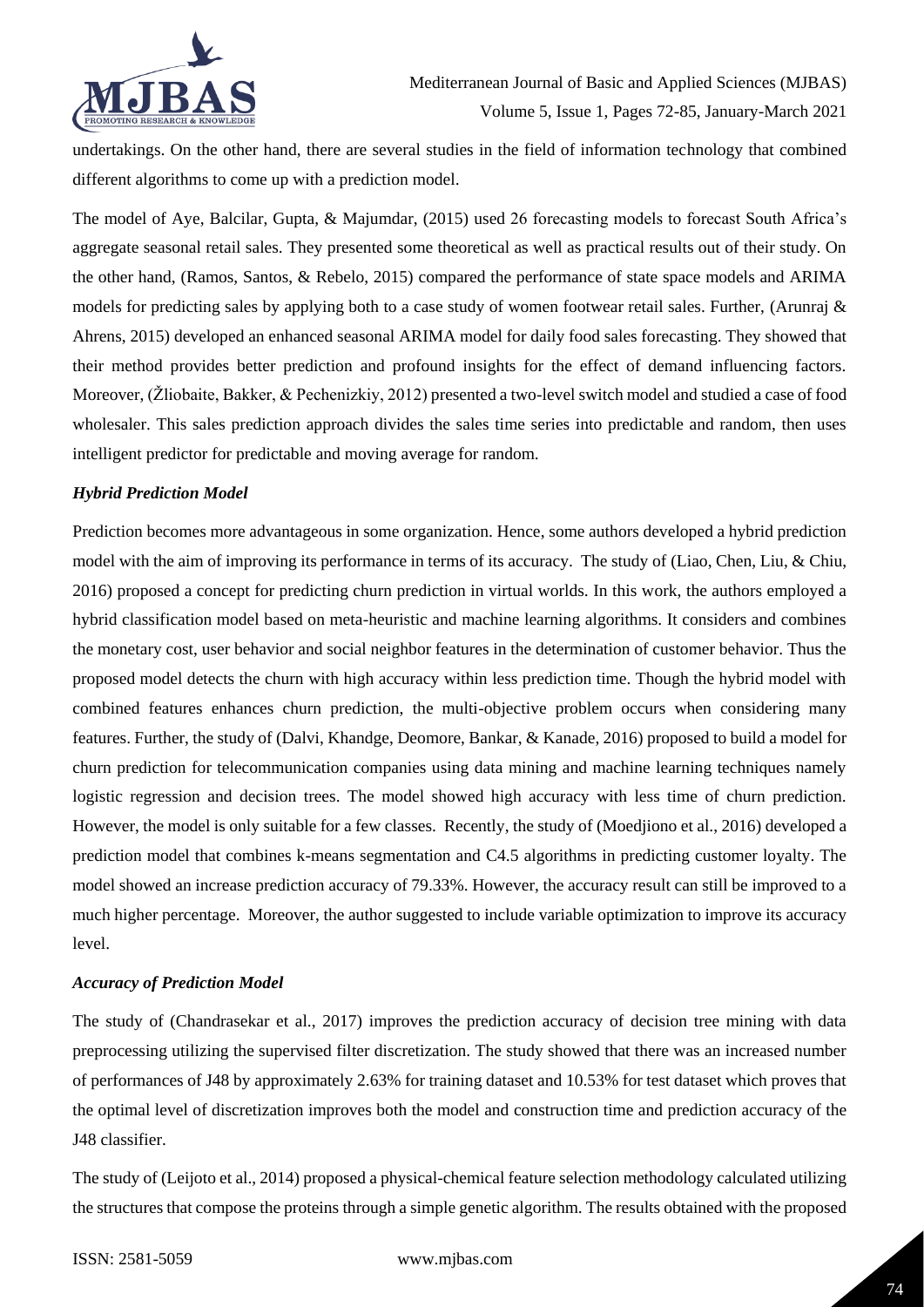

method were superior to those found in the literature outlined in the study, reaching a precision of 71% and a sensitivity of 68%.

On the other hand, the study of (Lei, Cai, & Zhao, 2017) summarizes on his paper a hybrid model combing EMD and extreme learning machine (ELM), where high-frequency signals removed and processed time series is then modeled and predicted. The prediction performance of the hybrid model compared with that of the ELM-only method created from the original time series. The results show that the proposed hybrid model outperforms the simple ELM method for both short-term and long-term prediction of pole coordinates. The improvement of prediction accuracy up to 360 days in the future is found to be 24.91% and 26.79% on average in terms of mean absolute error (MAE) for the xp and yp components of pole coordinates, respectively.

#### *Genetic Algorithm*

The genetic algorithm is a search heuristic that generates useful solutions to optimization and search problems (Hossein & Hosseinvand, 2016). It is one of the powerful algorithms based on evolutionary ideas of natural genetics which generate a population of chromosomes as the solution of the problem, and survival of the fitness function of the GA will be the output optimized subset of chromosomes. The essential component of GA is the fitness function which evaluates the chromosomes. Moreover, GA has been applied to solve different kinds of difficult optimization problems with the simulation of natural selection and genetic evolution (Zheng et al., 2009). Further, the algorithm uses the operations of selection, crossover, and mutation to generate the next generation, and they search for an optimal solution from a set of points (Mester, 2014). Moreover, GA is used to optimize parameters to speed up the prediction process (Ding et al., 2014).

Some studies integrate GA into a model with the aim of improving its accuracy. The study of (Liu, M., Zhang, M., Zhao, W., Song, C., Wang, D., Li, Q., & Wang, 2017) utilized genetic algorithm based approaches to predict the plate production process defects, and increase the rate of finished products, and improved enterprise profits, on the base of large-scale industrial data accumulated in medium-thick plate production process. According to the experimental results, 86.7% of the plates in the training set correctly classified. The accuracy rate of good plate prediction was 86.5%, and the bad board prediction accuracy was 100%. 89.6% of the plates correctly classified in the test set, with a good plate hit rate of 90.5%, the wrong board hit rate is relatively low to 55.6%, which means that we can use pre-determine more than 89.6% quality of the plate.

Further, the study of (Wu et al., 2017) proposed a GA method to calibrate the parameter of an improved nonlinear hydrological nitration prediction model. Based on the data from RMSE, PBIAS, and NSE, the Genetic Algorithm method is better than the LOADSET. GA predictions are significantly different from the LOADTEST predictions. The authors also used some other favorite machine learning techniques (generalized linear regression, gradient boosted tree regression, random forest regression, and decision tree regression) to predict nitrate content with the same dataset. The results show GA has the best PBIAS value than other methods. This means GA does least overestimates and underestimate compared with the other six introduced methods. Furthermore, (Yang et al., 2016) proposed a genetic algorithm optimized back propagation (GA-BP) training to solve the problem that the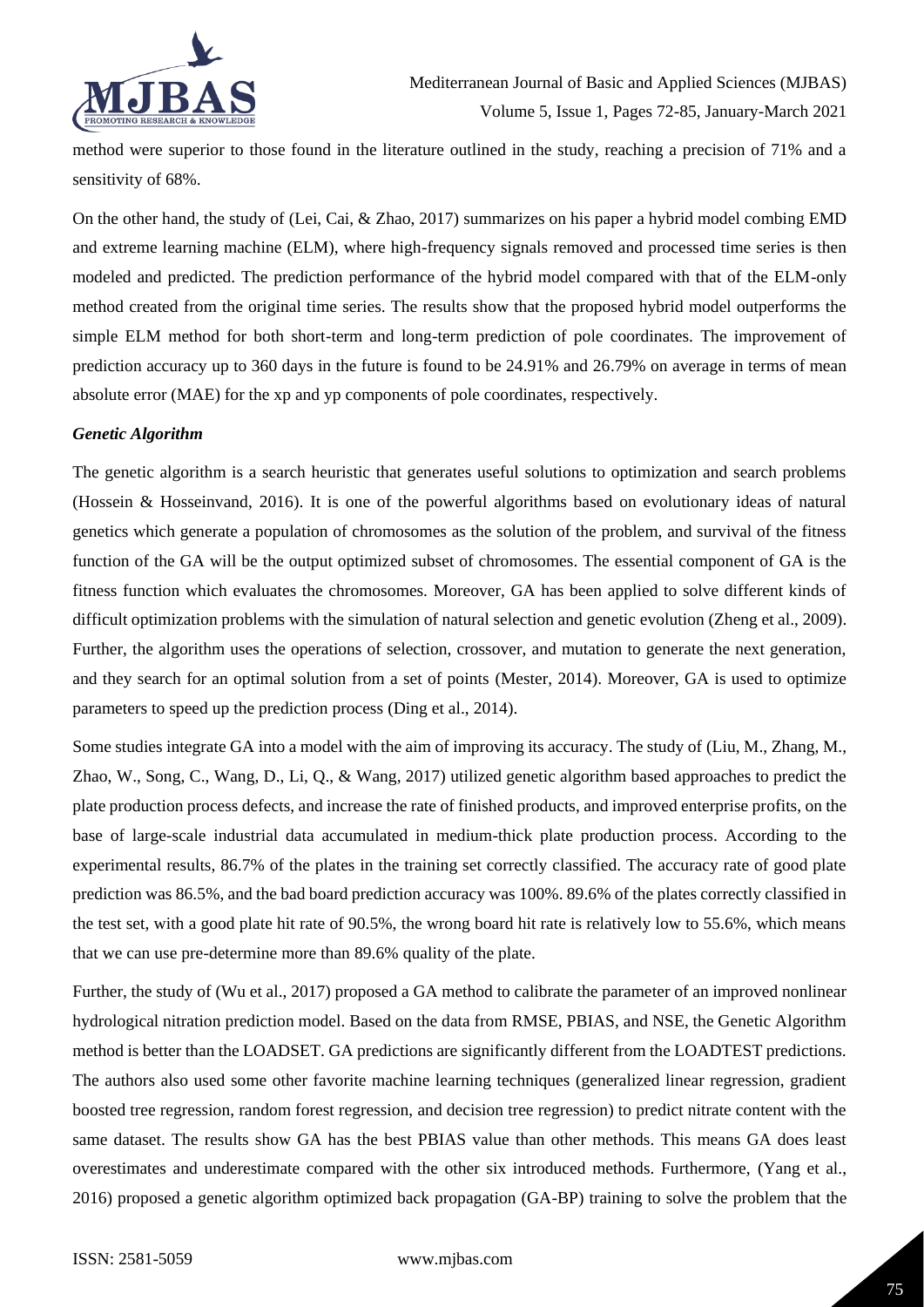

neural network based spectrum prediction model always trapped in optimal local solution. The performance of GA-BP training compared to the original BP training. The result showed that the prediction accuracy of GA-BP training improved by 50% compared to BP training. The study of (Paul et al., 2016) proposed a new feature selection strategy called GARF (genetic algorithm based on random forest) extracted from positron emission tomography (PET) images and clinical data for outcome prediction in oesophageal cancer. Results showed that the proposed feature selection method improves the outcome prediction compared to other tested methods by at least 8% for predictive study and 11% for the prognostic one. These excellent results confirmed by other evaluation criteria (AUC, sensitivity, and specificity). Machine learning techniques, and particularly RF, provide useful expertise in the selection of subsets of multimodal features. Moreover, (Yang et al., 2016) proposed a prediction model based on clustering search strategy improved genetic algorithm (IGA) and wavelet neural network (WNN) (IGA-WNN) to improve the prediction accuracy of short-term traffic flow. The experimental results show that IGA-WNN model has higher prediction accuracy and a better nonlinear fitting ability compared with the traditional WNN and GA-WNN prediction models. On the other hand, (Ding et al., 2014) designed a hybrid intelligent algorithm to predict river water quality utilizing Combined Principal Component Analysis (PCA), Genetic Algorithm (GA) and Back Propagation Neural Network (BPNN). The use of GA is to optimize the parameters of BPNN. The average prediction rates of non-polluted and polluted water quality are 88.9% and 93.1% respectively, and the global prediction rate is approximately 91%. The water quality prediction system based on the combination of Neural Networks and Genetic Algorithms can accurately predict water quality and provide useful support for real-time early warning systems. The study of (Kanumuri, Pushpalatha, Naidu, & Kumar Singh, 2017) implemented a genetic algorithm to optimize the artificial neural networks used, to predict the mechanical properties of Austenitic Stainless Steel 304 (ASS-304) at elevated temperatures. The results show that the proposed hybrid, neural network - the genetic model is a more accurate and effective method for predicting the mechanical properties of ASS-304 at elevated temperatures.

#### *C4.5 Algorithm*

One related algorithm in data mining concept is C4.5, which is an algorithm of classification problem in machine learning and data mining. C4.5 created by J. Ross Quinlan, named like that because C4.5 is a descent from ID3 approaching that popular in decision tree (Moedjiono et al., 2016). Further, C4.5 is a known algorithm widely used to design decision trees (Mantas & Abellán, 2014). In the tree diagram, the tree's root illustrated as the first question, and every branch will be called tree's branch which consisted of tested value in attributes testing. Existing branch will branch until the last branch that is called leaf. Leaf is a type of data label which has been testing, can be named as the result of classification or the result of data prediction (Moedjiono et al., 2016).

#### **3. Research Framework**

The enhanced model is composed of two significant stages, the variable optimization stage and the clustering and prediction stage as presented in Figure 2-1. In variable optimization stage, the genetic algorithm is enhanced by integrating a new crossover mechanism called Cross-average crossover to obtain the optimized variables out of the given dataset. The end product of the variable optimization stage is the removal of insignificant and retaining the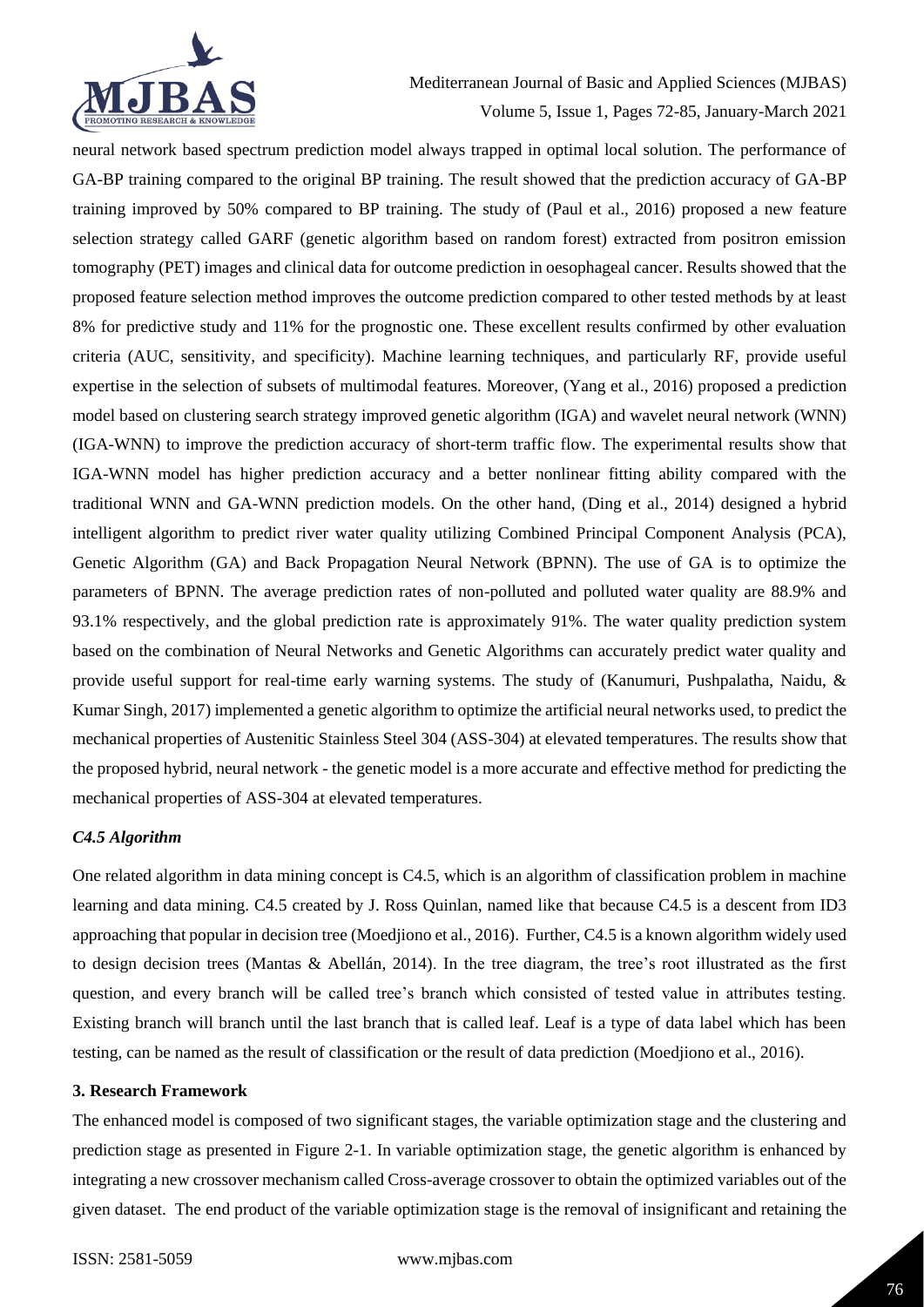

significant variables that are used as input for the clustering and prediction stage. The clustering and prediction stage utilized the k-means and C4.5 algorithm.



**Fig.1.** Conceptual Framework of the Study

## **4. Methods**

#### *GA Crossover Operator Enhancement*

The new GA operator called cross-average crossover choose the first gene of the first chromosome and the last gene of the second chromosome. The offspring of the mated genes is produced by calculating the average. The process is repeated until the last gene of the first chromosome and first gene of the second chromosome is mated.

## *Variable Optimization*

The number of variables in the datasets used is optimized utilizing the enhanced GA having the Cross-Average Crossover mechanism.

## *Data Clustering*

The optimized variables in the dataset are used for data clustering. The study utilized K-means as the clustering algorithm. It is one of the simplest unsupervised learning algorithms that solve the known clustering problem. The procedure follows a simple and easy way to classify a given data set through a certain number of clusters. The clustering procedure is simulated using the WEKA software.

## *Decision Tree Generation*

To complete the prediction process of the model, the study determined the decision tree based on the clustered datasets using C4.5 algorithm. Simulation of the C4.5 is done using the WEKA software.

#### *Accuracy Testing*

A 10-fold cross-validation is used to determine the accuracy of the model having GA with cross-average crossover integrated to k-means and C4.4 and a model with original GA to k-means and C4.5.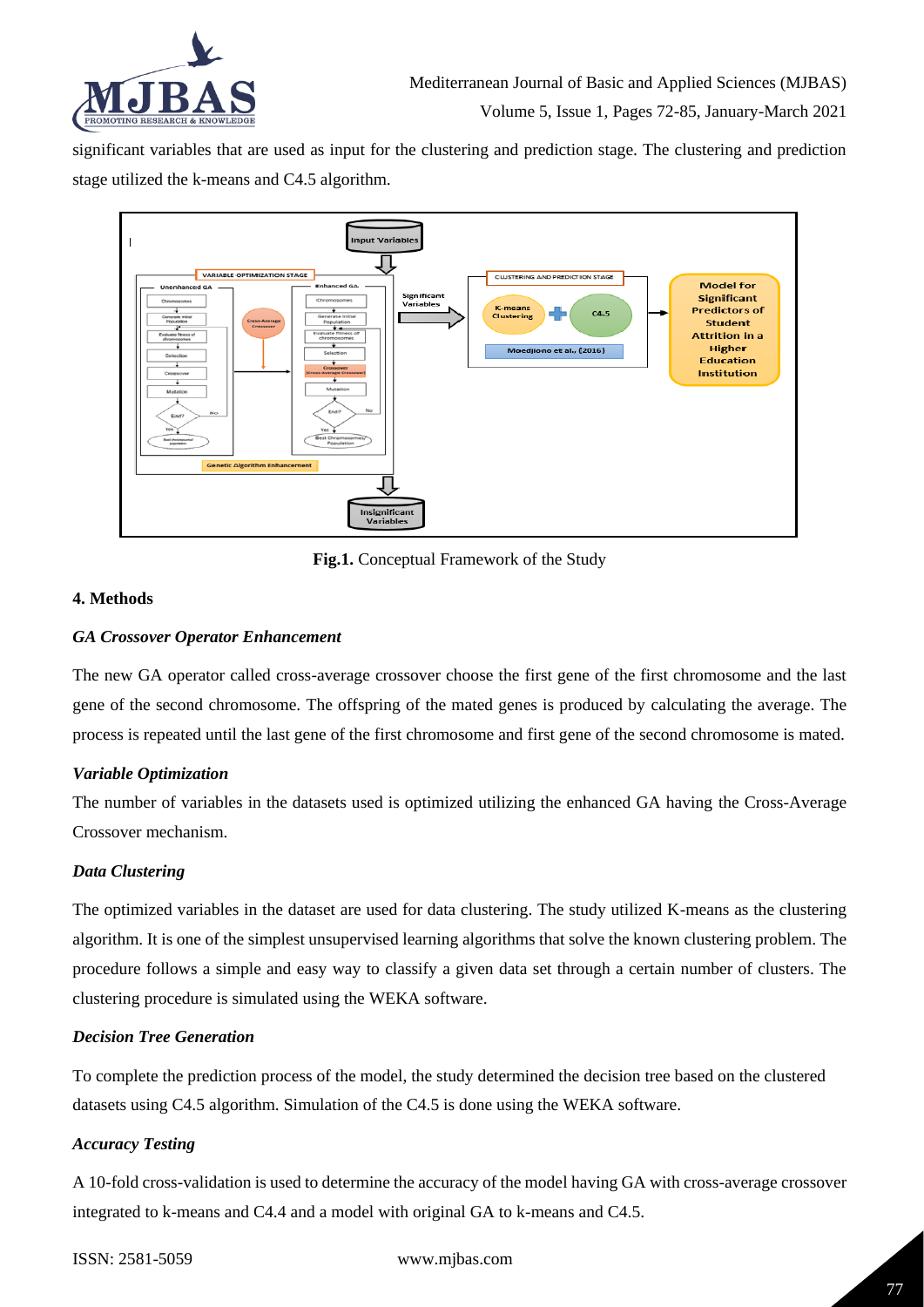

## *Model Validation*

To validate the accuracy of the derived prediction model, the test data which is the 30% of the total dataset was used. The validation is done by the WEKA software. The correctly classified instances is the basis of the research to determine the accuracy. Accuracy having 85% and above is highly acceptable accuracy (Ding et al., 2014; Liu, M., Zhang, M., Zhao, W., Song, C., Wang, D., Li, Q., & Wang, 2017).

## **5. Results and Discussions**

## *Variable Optimization Results*

The Figure 2 presented the comparison of the enhanced GA and the original GA in terms of the number of optimized number of variables.



**Fig.2.** Comparative Variable Optimization Result

From the Figure 2, it can be seen that the number of optimized variables is 77.5% using the enhanced GA is comparable to that of the number of optimized variables using original GA showing only 57.5% of variables that are removed from the dataset.

## *Comparative Accuracy Results*

In order to test the accuracy of the model having an enhanced GA against the model having original GA, a 10-fold cross validation is used. Utilizing WEKA software, the accuracy of the two model is determined. Table 1 presented the comparative results of the accuracy of the model having enhanced GA against the model having original GA.

| <b>Prediction Model</b>       | <b>Correctly Classified</b><br><b>Instances</b> | <b>Incorrectly</b><br><b>Classified Instances</b> | <b>Root Mean</b><br><b>Squared Error</b> | <b>ROC</b> Area |
|-------------------------------|-------------------------------------------------|---------------------------------------------------|------------------------------------------|-----------------|
| <b>Model with Enhanced GA</b> | 93.17 %                                         | 6.82%                                             | 0.25                                     | 0.5             |
| <b>Model with Original GA</b> | 87.20%                                          | 12.80%                                            | 0.33                                     | 0.5             |

**Table 1.** Comparative Accuracy results of a Model with enhanced GA and original GA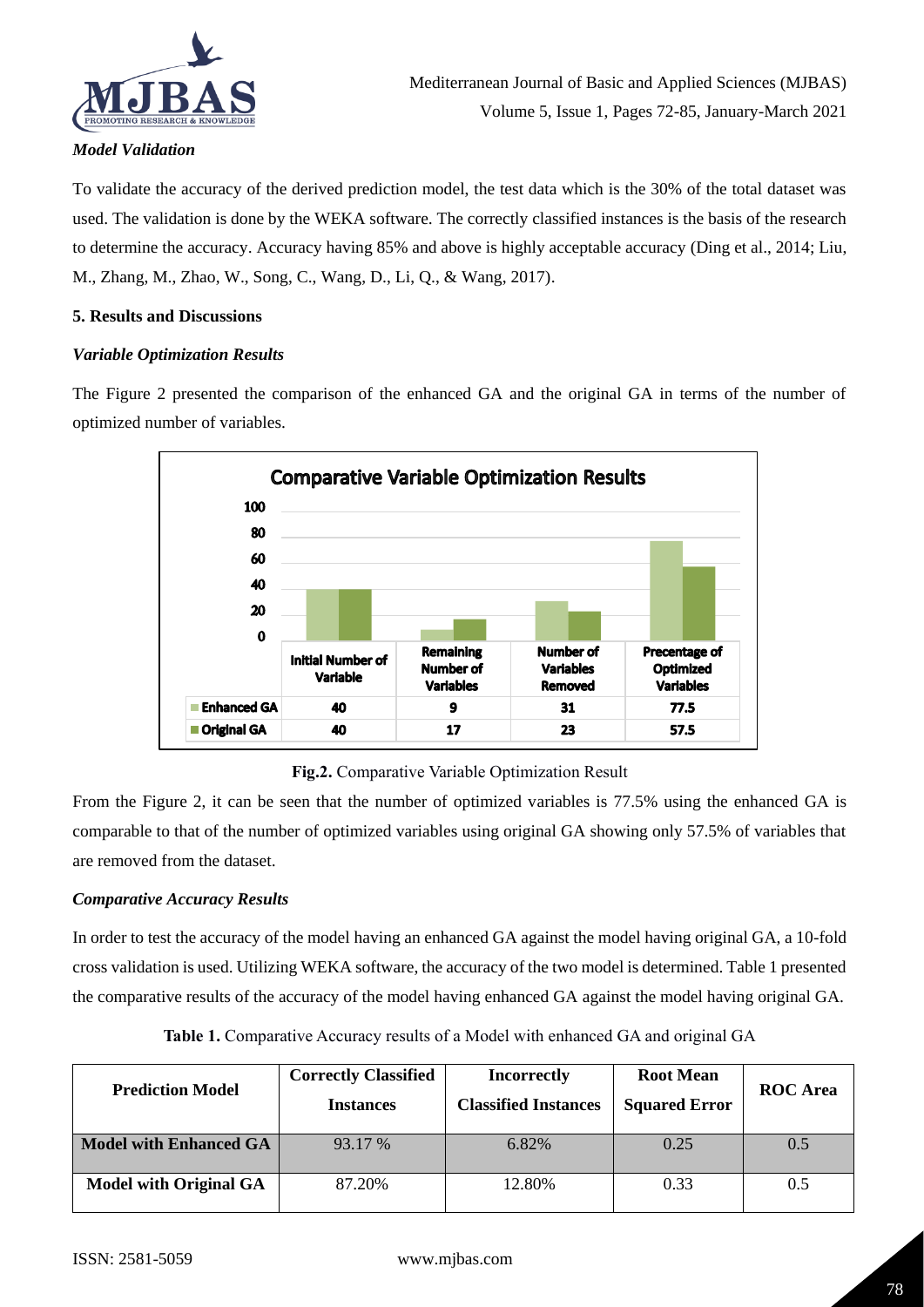

As presented in Table 1, it is evident that the prediction model having an enhanced GA yields a high prediction rate based on the correctly classified data of 93.317% that outperformed the accuracy of a model having original GA that obtained an accuracy of 87.20%. The graphical results of the accuracy of the models are presented in Figure 3.



**Fig.3.** Accuracy Results of Model with Enhanced GA and Original GA

# *Model Validation Results*

To validate the accuracy of the enhanced prediction model having an enhanced GA, a 10-fold cross validation was used with the test data. Table 2 presented the validation results of the prediction models.

**Table 2.** Model Validation Results

| <b>Prediction Model</b>       | <b>Correctly</b><br><b>Classified</b><br><b>Instances</b> | <b>Incorrectly</b><br><b>Classified</b><br><b>Instances</b> | <b>Root Mean</b><br><b>Squared Error</b> | <b>ROC</b><br>Area |
|-------------------------------|-----------------------------------------------------------|-------------------------------------------------------------|------------------------------------------|--------------------|
| <b>Model with Enhanced GA</b> | 91.24%                                                    | 8.76%                                                       | 0.28                                     | 0.526              |
| <b>Model with Original GA</b> | 80.51%                                                    | 19.49%                                                      | 0.40                                     | 0.49               |



**Fig.4.** Model Validation Results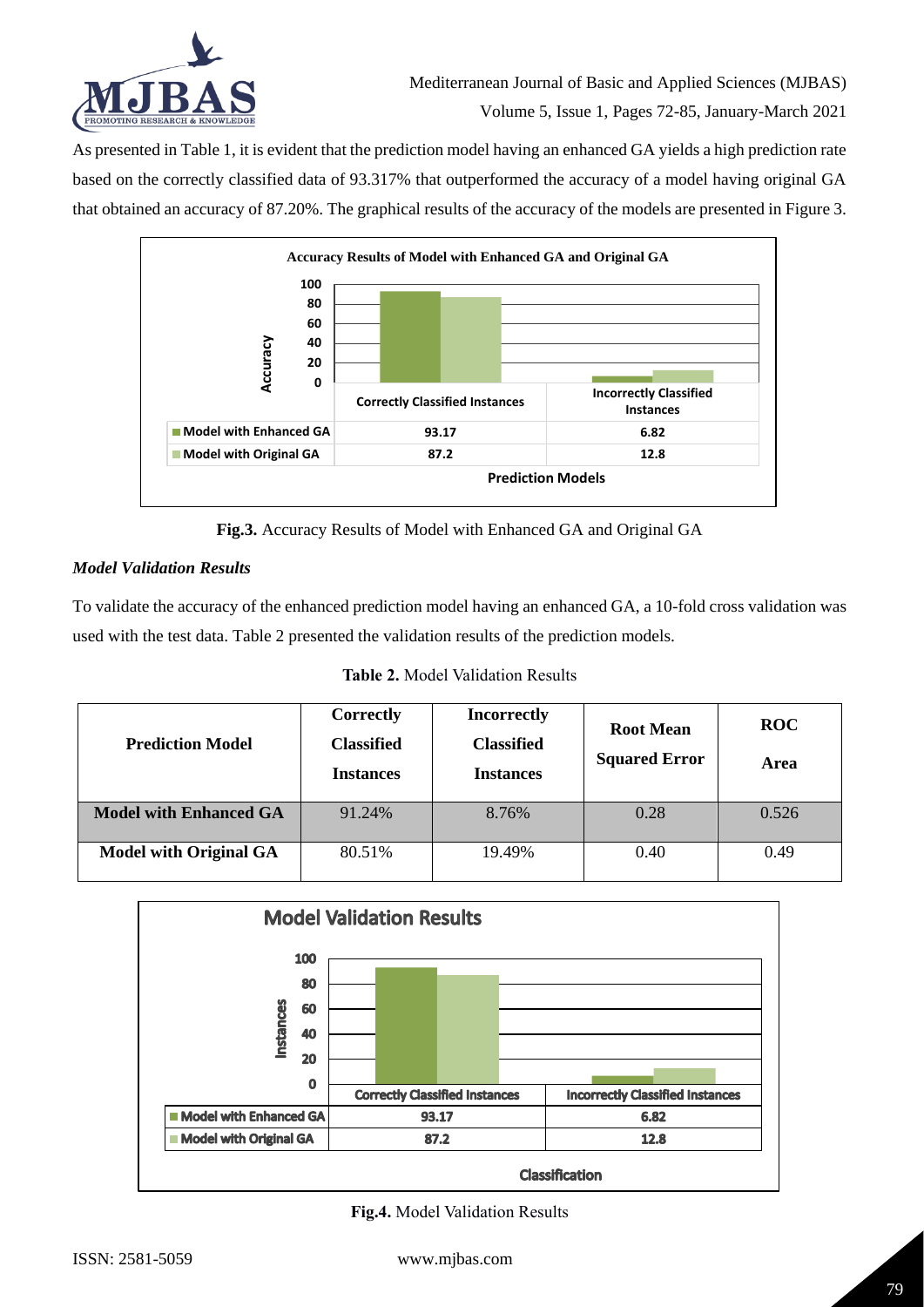

As presented in Table 2, the validation results showed that the model having an enhanced GA yields 91.24% accuracy which is good enough to outperform the model having original GA having 80.51% accuracy. The graphical model validation results are presented in Figure 4.

#### *Predictors of Student Attrition*



**Fig.5.** Predictors of Student Attrition

Figure 5 presented the different predictors of student's attrition in a university. The list was derived from the optimized number of variables in the datasets used utilizing the enhanced genetic algorithm. There are nine (9) identified predictors as presented in the figure.

## **6. Conclusion and Recommendations**

An enhanced GA with CAX produces a more optimized number of variables which is 77.5 % as against to the original GA having 57.5% of the variables removed. Integration of enhanced GA with CAX to K-means segmentation and C4.5 algorithm produces a high accuracy hybrid prediction model which is 93.17% as against to a model having an original GA having 87.20%.The model having enhanced GA yields 91.24% as against the model having an original GA having 80.51% based on the model validation results. The list of student's attrition predictors produced in the study helped educational institutions in designing preventive measures in mitigating the attrition rate in an educational institution.The conclusions drawn affirm that the objectives of the study were realized. Utilization of other feature selection algorithm to improve the accuracy of the model is recommended and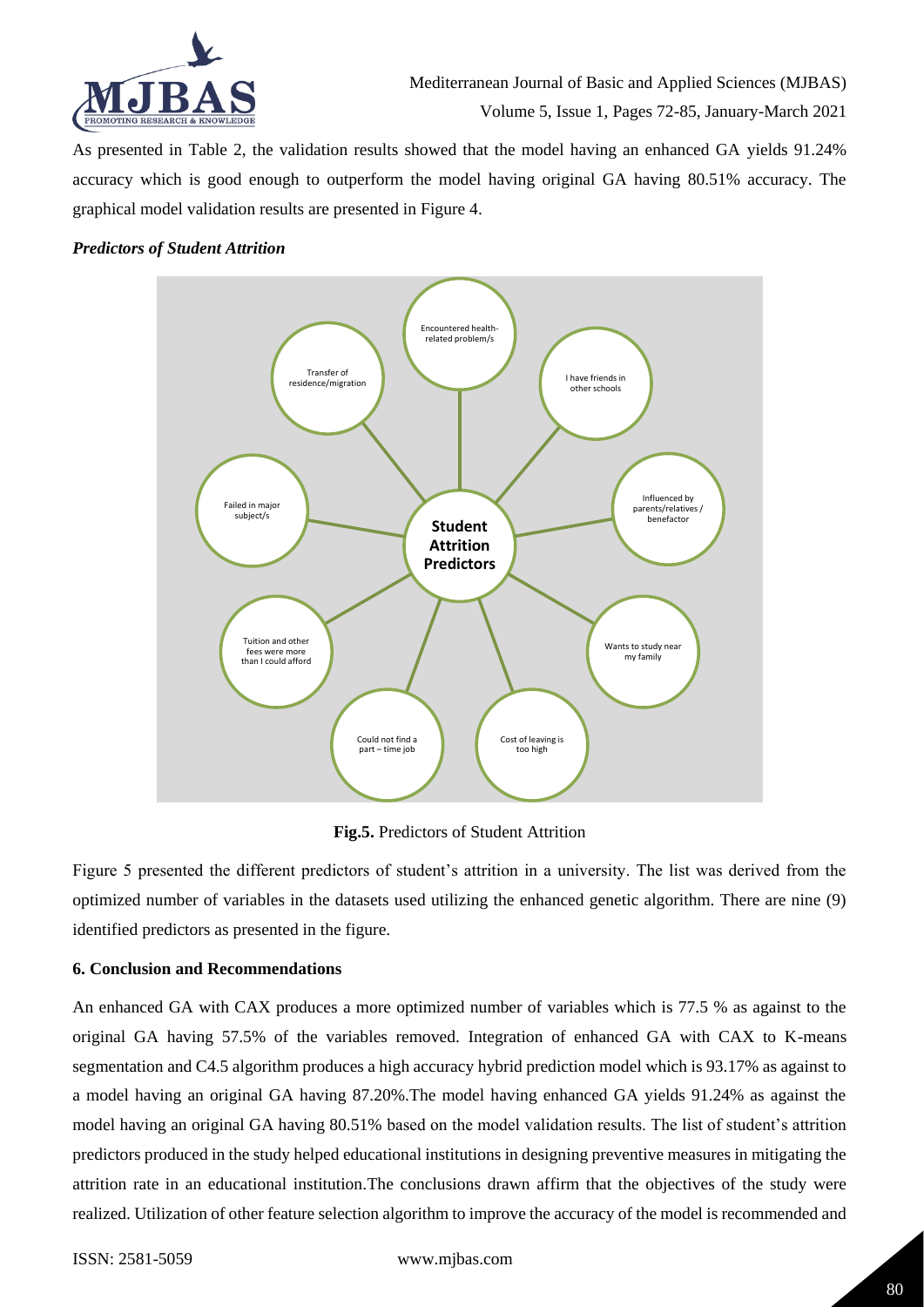

present a comparative analysis with the results. Further, there is a need to conduct comparative study with the variable optimization utilizing the enhanced GA with CAX as against to GA having different existing crossover operators. On the other hand, the author suggested to explore other possible operators used in crossover function in GA and conduct comparative analysis on its desired output.

#### **References**

Al-Shehri, H., Al-Qarni, A., Al-Saati, L., Batoaq, A., Badukhen, H., Alrashed, S., Olatunji, S. O. (2017). Student performance prediction using Support Vector Machine and K-Nearest Neighbor. Canadian Conference on Electrical and Computer Engineering, 17–20. https://doi.org/10.1109/CCECE.2017.7946847

Al Sonosy, O., Rady, S., Badr, N. L., & Hashem, M. (2017). A study of spatial machine learning for business behavior prediction in location based social networks. Proceedings of 2016 11th International Conference on Computer Engineering and Systems, ICCES 2016, 266–272. https://doi.org/10.1109/ICCES.2016.7822012

Almayan, H., & Al Mayyan, W. (2016). Improving accuracy of students' final grade prediction model using PSO. Proceedings of the 6th International Conference on Information Communication and Management, ICICM 2016, 35–39. https://doi.org/10.1109/INFOCOMAN.2016.7784211

Alshurafa, N., Sideris, C., Pourhomayoun, M., Kalantarian, H., Sarrafzadeh, M., & Eastwood, J. A. (2017). Remote Health Monitoring Outcome Success Prediction Using Baseline and First Month Intervention Data. IEEE Journal of Biomedical and Health Informatics, 21(2), 507–514. https://doi.org/10.1109/JBHI.2016.2518673

Amornsinlaphachai, P. (2016). Efficiency of data mining models to predict academic performance and a cooperative learning model. 2016 8th International Conference on Knowledge and Smart Tech. (KST), 66–71.

Aneja, S., & Lal, S. (2015). Effective asthma disease prediction using naive Bayes - Neural network fusion technique. Proceedings of 2014 3rd International Conference on Parallel, Distributed and Grid Computing, PDGC 2014, 137–140. https://doi.org/10.1109/PDGC.2014.7030730

Arunraj, N. S., & Ahrens, D. (2015). A hybrid seasonal autoregressive integrated moving average and quantile regression for daily food sales forecasting. International Journal of Production Economics, 170, 321–335. https://doi.org/10.1016/j.ijpe.2015.09.039

Aye, G. C., Balcilar, M., Gupta, R., & Majumdar, A. (2015). Forecasting aggregate retail sales: The case of South Africa. International Journal of Production Economics, 160, 66–79. https://doi.org/10.1016/j.ijpe.2014.09.033

Basu, S., & Roy, S. (2017). Convolutional Regression Framework for Health Behavior Prediction, 214–221.

Bjij, I., Hdoufane, I., & Jarid, A. (2016). Molecular modeling : Application of Support Vector Machines and Decision Trees for anti-HIV activity prediction of organic compounds, 1–4.

Chandrasekar, P., Qian, K., Shahriar, H., & Bhattacharya, P. (2017). Improving the Prediction Accuracy of Decision Tree Mining with Data Preprocessing. 2017 IEEE 41st Annual Computer Software and Applications Conference (COMPSAC), 481–484. https://doi.org/10.1109/COMPSAC.2017.146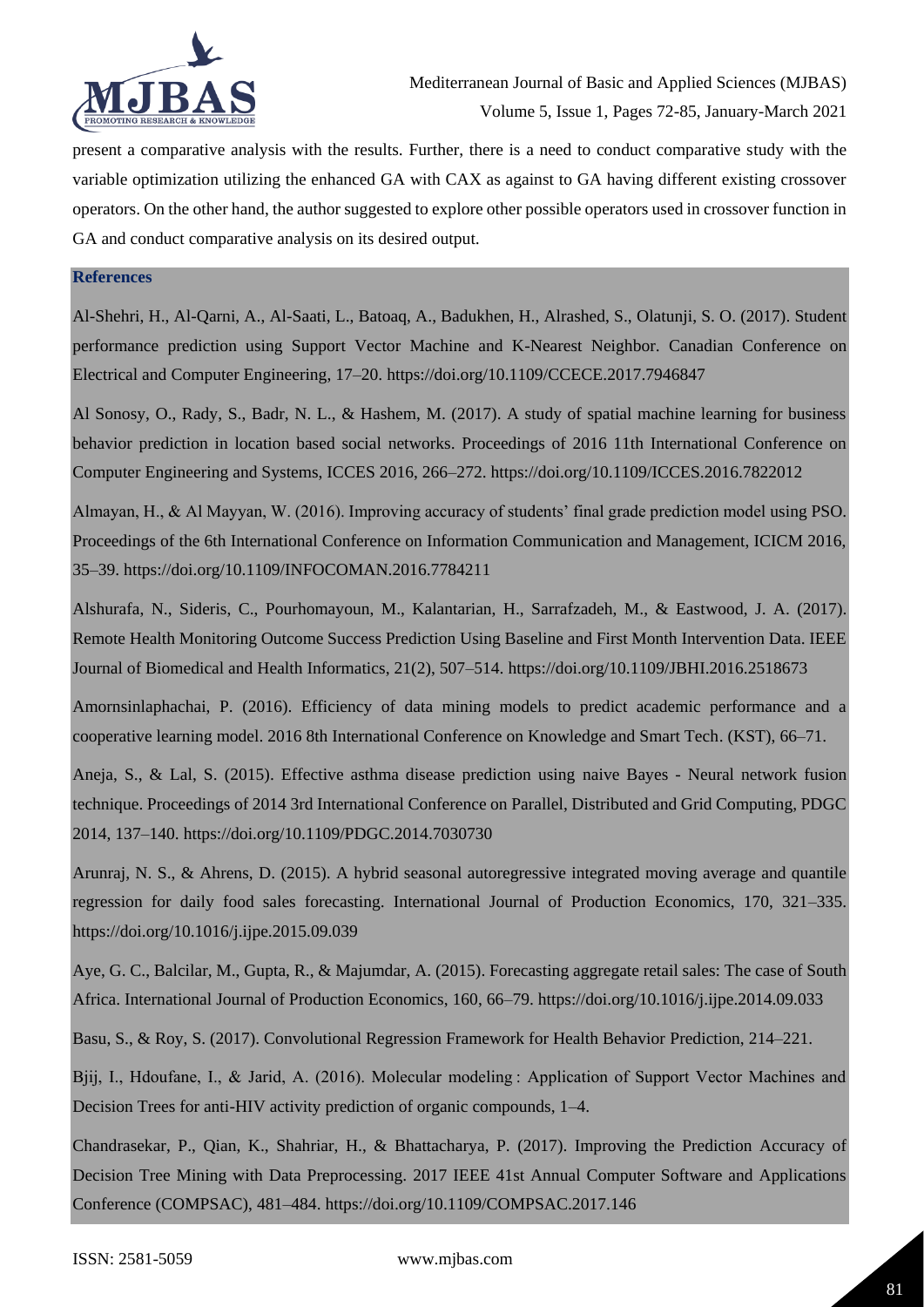

Chiu, C., & Shu, C. H. (2017). Monthly car sales prediction using Internet Word-of-Mouth (eWOM). In INnovations in Intelligent SysTems and Applications (INISTA). 2017 IEEE Int. Conf. (pp. 345-348).

Chou, C.-H., Hsieh, S.-C., & Qiu, C.-J. (2017). Hybrid genetic algorithm and fuzzy clustering for bankruptcy prediction. Applied Soft Computing, 56, 298–316. https://doi.org/https://doi.org/10.1016/j.asoc.2017.03.014

Dalvi, P. K., Khandge, S. K., Deomore, A., Bankar, A., & Kanade, V. A. (2016). Analysis of Customer Churn Prediction in Telecom Industry using Decision Trees and Logistic Regression.

Devasia, T., Vinushree, T. P., & Hegde, V. (2016). Prediction of students performance using Educational Data Mining. In 2016 International Conference on Data Mining and Advanced Computing. (pp. 91-95). IEEE.

Ding, Y. R., Cai, Y. J., Sun, P. D., & Chen, B. (2014). The Use of Combined Neural Networks and Genetic Algorithms for Prediction of River Water Quality. Journal of Applied Research and Technology, 12(3), 493–499. https://doi.org/10.1016/S1665-6423(14)71629-3

Dong, Z., Zhao, Y., & Chen, Z. (2018). Support vector machine for channel prediction in high-speed railway communication systems. In 2018 IEEE MTT-S International Wireless Symposium (IWS) (pp. 1-3). IEEE.

Hasbun, T., Araya, A., & Villalon, J. (2016). Extracurricular activities as dropout prediction factors in higher education using decision trees. In Advanced Learning Technologies (ICALT), 2016 IEEE 16th Int. Conference.

Hossein, G., & Hosseinvand, H. (2016). A New Feature Selection IDS based on Genetic Algorithm and SVM. IEEE 2016 8th International Symposium on Telecommunications (IST), 1–6.

Jena, L., & Kamila, N. K. (2014). A Model for Prediction of Human Depression Using Apriori Algorithm. 2014 International Conference on Information Technology, 240–244. https://doi.org/10.1109/ICIT.2014.65

Jiao, J., Chen, C., Tian, X., Hospital, C. U., & Universiy, J. (2016). propagation artificial neural network model (BP-ANN) model in cirrhosis patients. https://doi.org/10.1109/ITME.2016.47

Kanumuri, L., Pushpalatha, D. V., Naidu, A. S. K., & Kumar Singh, S. (2017). A Hybrid Neural Network - Genetic Algorithm for Prediction of Mechanical Properties of ASS-304 at Elevated Temperatures. Materials Today: Proceedings, 4(2), 746–751. https://doi.org/10.1016/j.matpr.2017.01.081

Kayri, I., & Gencoglu, M. T. (2017). Prediction of Power Production from a Single Axis Photovoltaic System by Artificial Neural Networks, 212–215.

Khongchai, P., & Songmuang, P. (2017). Random Forest for Salary Prediction System to Improve Students' Motivation. Proceedings - 12th International Conference on Signal Image Technology and Internet-Based Systems, SITIS 2016, 637–642. https://doi.org/10.1109/SITIS.2016.106

Kumar, S. C., Chowdary, E. D., Venkatramaphanikumar, S., & Kishore, K. V. K. (2016). M5P model tree in predicting student performance: A case study. 2016 IEEE International Conference on Recent Trends in Electronics, Information & Communication Technology (RTEICT), 1103–1107.

https://doi.org/10.1109/RTEICT.2016.7808002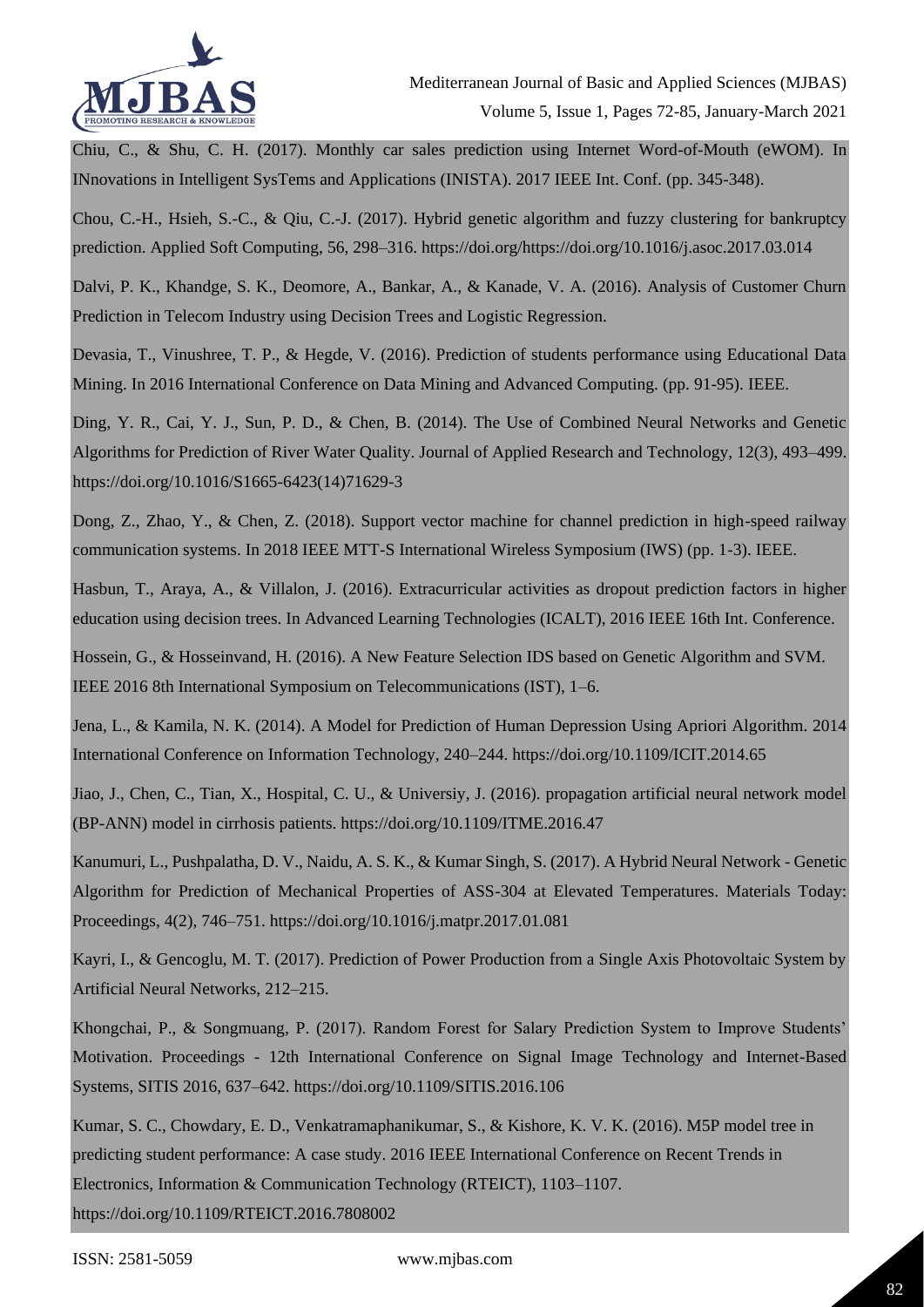

Lei, Y., Cai, H., & Zhao, D. (2017). Improvement of the prediction accuracy of polar motion using empirical mode decomposition. Geodesy and Geodynamics, 8(2), 141–146. https://doi.org/10.1016/j.geog.2016.09.007

Leijoto, L. F., Rodrigues, T. A. D. O., Zaratey, L. E., & Nobre, C. N. (2014). A Genetic Algorithm for the Selection of Features Used in the Prediction of Protein Function. 2014 IEEE International Conference on Bioinformatics and Bioengineering, 168–174. https://doi.org/10.1109/BIBE.2014.42

Liao, H. Y., Chen, K. Y., Liu, D. R., & Chiu, Y. L. (2016). Customer Churn Prediction in Virtual Worlds. Proceedings - 2015 IIAI 4th International Congress on Advanced Applied Informatics, IIAI-AAI 2015, 115–120. https://doi.org/10.1109/IIAI-AAI.2015.265

Liu, M., Zhang, M., Zhao, W., Song, C., Wang, D., Li, Q., & Wang, Z. (2017). Prediction of congestion degree for optical networks based on bp artificial neural network. In Optical Communications and Networks (ICOCN), 2017 16th International Conference on (pp. 1-3). IEEE.

Mago, N., Srivastava, S., D., R., Lewis, L. E. S., & M, S. (2016). Prediction of Apnea of Prematurity in Neonates using Support Vector Machines and Random Forests, 693–697.

Maldonado, S., Flores, Á., Verbraken, T., Baesens, B., & Weber, R. (2015). Profit-based feature selection using support vector machines - General framework and an application for customer retention. Applied Soft Computing Journal, 35, 240–248. https://doi.org/10.1016/j.asoc.2015.05.058

Mantas, C. J., & Abell??n, J. (2014). Credal-C4.5: Decision tree based on imprecise probabilities to classify noisy data. Expert Systems with Applications, 41(10), 4625–4637. https://doi.org/10.1016/j.eswa.2014.01.017

Megahed, A., Yin, P., & Nezhad, H. R. M. (2016). An optimization approach to services sales forecasting in a multi-staged sales pipeline. Proceedings - 2016 IEEE International Conference on Services Computing, SCC 2016, 713–719. https://doi.org/10.1109/SCC.2016.98

Mester, G. (2014). Design of the Fuzzy Control Systems Based on Genetic Algorithm for Intelligefile:///C:/Users/User/Desktop/References/4.pdfnt Robots. Interdisciplinary Description of Complex Systems, 12(3), 245–254. https://doi.org/10.7906/indecs.12.3.4

Moedjiono, S., Isak, Y. R., & Kusdaryono, A. (2016). Customer Loyalty Prediction In Multimedia Service Provider Company With K-Means Segmentation And C4 . 5 Algorithm, (Icic).

Mori, T. (2016). Superposed naive bayes for accurate and interpretable prediction. Proceedings - 2015 IEEE 14th International Conference on Machine Learning and Applications, ICMLA 2015, 1228–1233. https://doi.org/10.1109/ICMLA.2015.147

Padilla, W. R., Jesús, G. H., & Molina, J. M. (2018). Model learning and spatial data fusion for predicting sales in local agricultural markets. In 2018 21st International Conf. on Information Fusion (FUSION) (pp. 1-5). IEEE.

Pai, P. F., & Liu, C. H. (2018). Predicting Vehicle Sales by Sentiment Analysis of Twitter Data and Stock Market Values. IEEE Access, 6, 57655-57662.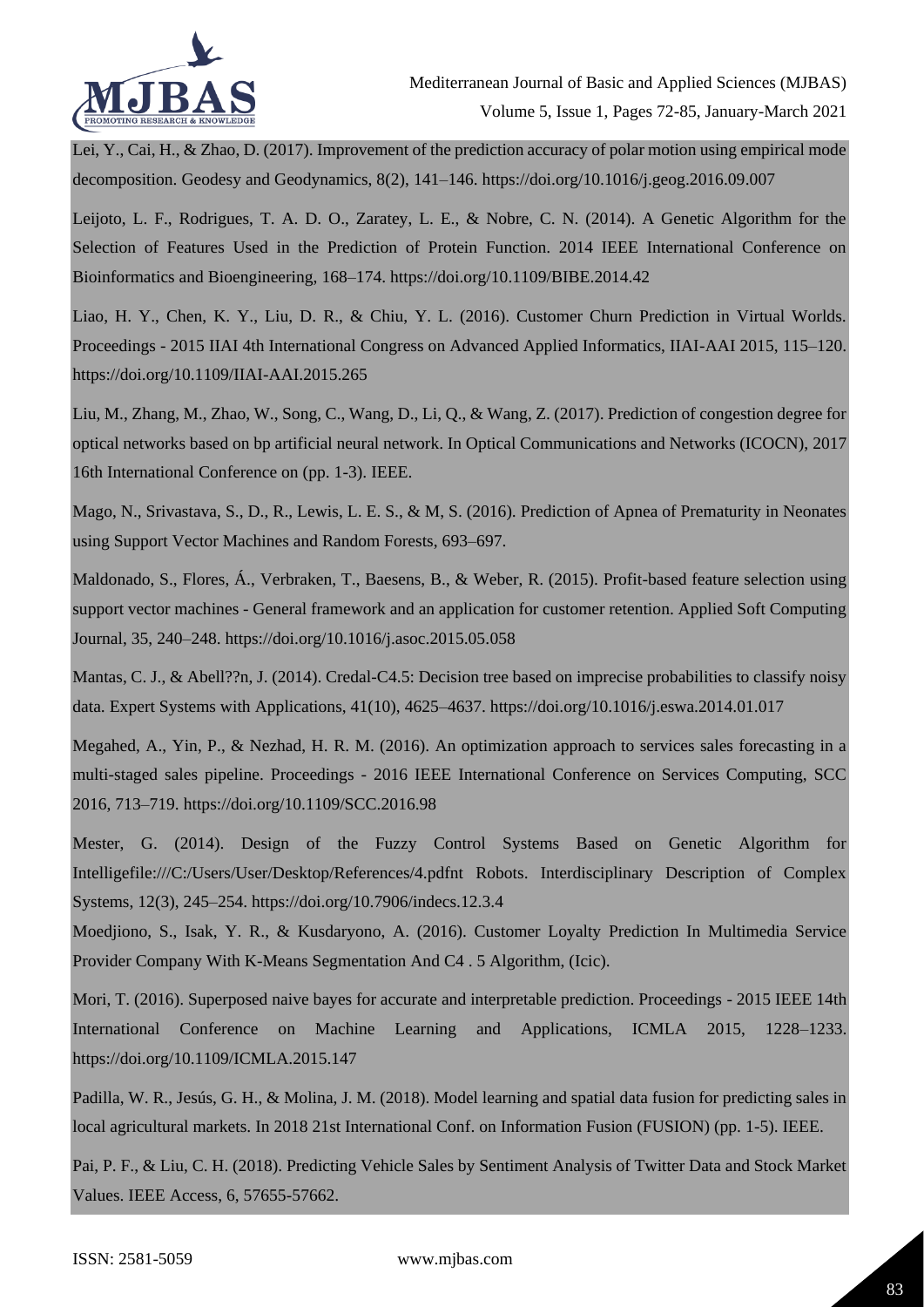

Patel, A. K. (2017). Development of Online Machine Vision System using Support Vector Regression ( SVR ) Algorithm for Grade Prediction of Iron Ores, 149–152.

Paul, D., Su, R., Romain, M., Sébastien, V., Pierre, V., & Isabelle, G. (2016). Feature selection for outcome prediction in oesophageal cancer using genetic algorithm and random forest classifier. Computerized Medical Imaging and Graphics. https://doi.org/10.1016/j.compmedimag.2016.12.002

Rahim, M. S., Chowdhury, A. E., Islam, M. A., & Islam, M. R. (2017). Mining trailers data from youtube for predicting gross income of movies. In Humanitarian Technology Conference (R10-HTC), 2017 IEEE Region 10 (pp. 551-554). IEEE.

Ramos, P., Santos, N., & Rebelo, R. (2015). Performance of state space and ARIMA models for consumer retail sales forecasting. Robotics and Computer-Integrated Manufacturing, 34, 151–163. https://doi.org/10.1016/j.rcim.2014.12.015

Siregar, B., Nababan, E. B., Yap, A., & Andayani, U. (2017). Forecasting of raw material needed for plastic products based in income data using ARIMA method. In Electrical, Electronics and Information Engineering (ICEEIE), 2017 5th International Conference on (pp. 135-139). IEEE.

Somwanshi, H., & Ganjewar, P. (2018). Real-Time Dengue Prediction Using Naive Bayes Predicator in the IoT. In 2018 International Conference on Inventive Research in Computing Applications (ICIRCA) (pp. 725-728). IEEE.

Sugiarto, V. C., Sarno, R., & Sunaryono, D. (2016). Sales forecasting using Holt-Winters in Enterprise Resource Planning at sales and distribution module. In Information & Communication Technology and Systems (ICTS). 2016 International Conference on (pp. 8-13). IEEE.

Tostes, A. I. J., Silva, T. H., Assuncao, R., Duarte-Figueiredo, F. L. P., & Loureiro, A. A. F. (2016). STRIP: A Short-Term Traffic Jam Prediction Based on Logistic Regression. 2016 IEEE 84th Vehicular Technology Conference (VTC-Fall), 1–5. https://doi.org/10.1109/VTCFall.2016.7881239

Umbarkar, A. J., & Sheth, P. D. (2015). Crossover Operators in Genetic Algorithms : A Review, 6956(October), 1083–1092. https://doi.org/10.21917/ijsc.2015.0150

Usman, S., & Subject, A. (2016). Risk Prediction Of Having Increased Arterial Stiffness Among Diabetic Patients Using Logistic Regression, 699–701.

Walia, N. K., Kalra, P., & Mehrotra, D. (2016). Prediction of carbon stock available in forest using naive bayes approach. Proceedings - 2016 2nd International Conference on Computational Intelligence and Communication Technology, CICT 2016, 275–279. https://doi.org/10.1109/CICT.2016.61

Wu, L., & Li, M. (2018). Applying the CG-logistic Regression Method to Predict the Customer Churn Problem. In 2018 5th International Conference on Industrial Economics System and Industrial Security Engineering (IEIS) (pp. 1-5). IEEE.